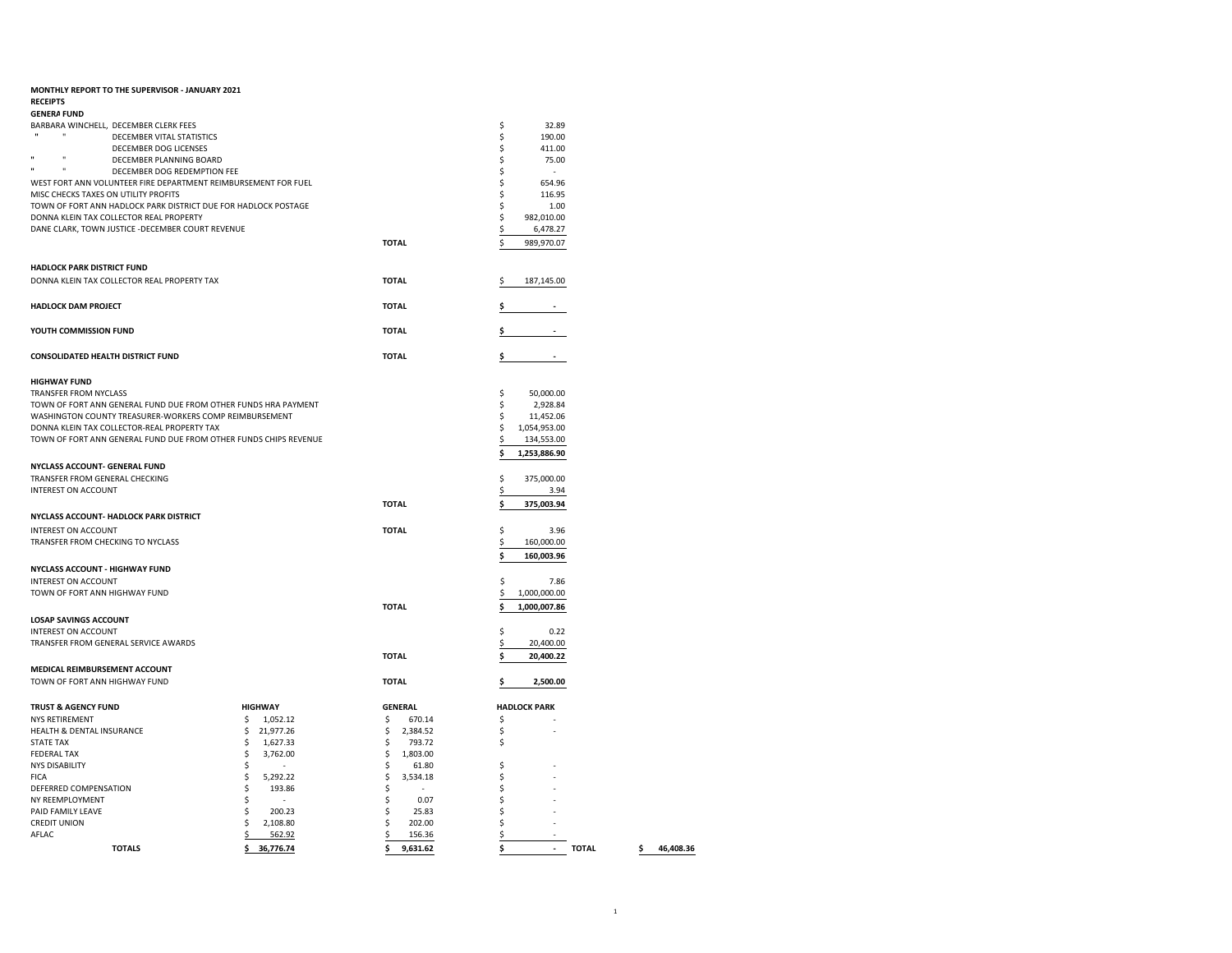| <b>DISBURSEMENTS</b>                                       |              |    |                          |                                |    |                |
|------------------------------------------------------------|--------------|----|--------------------------|--------------------------------|----|----------------|
| <b>GENERAL FUND</b>                                        |              |    |                          | <b>HIGHWAY FUND-TW (DA)</b>    |    |                |
| STATE COMPTROLLER - STATE SHARE OF JUSTICE COURT REVENUE - |              | \$ | 3,519.77                 | <b>ABSTRACT</b>                | Ŝ  | 180,875.69     |
| PAYROLL                                                    |              | \$ | 23,375.60                | HEALTH INSURANCE               | Ś  | 24,056.14      |
| <b>TOWN SHARE FICA</b>                                     |              | \$ | 1,767.09                 | PAYROLL                        | Ś  | 35,592.32      |
| <b>TOWN BOARD EXPENSE</b>                                  |              | Ś  | 31.30                    | <b>TOWN SHARE FICA</b>         | Ś  | 2,646.11       |
| SUPERVISORS EXPENSE                                        |              | Ś  | 274.84                   | <b>TRANSFER TO NYCLASS</b>     |    | 600,000.00     |
| CENTRAL COMMUNICATIONS                                     |              | Ś  | 2,267.98                 |                                | Ś  | 843,170.26     |
| <b>ATTORNEY EXPENSE</b>                                    |              | Ś  | 1,085.00                 | <b>HIGHWAY FUND-OV (DB)</b>    |    |                |
| MISC PAYROLL EXPENSE                                       |              | Ś  | 0.07                     | <b>ABSTRACT</b>                | Ŝ  |                |
| <b>JUSTICE COURT EXPENSE</b>                               |              | Ś  | 172.93                   | <b>TRANSFER TO NYCLASS</b>     | Ś  | 400,000.00     |
| TOWN CLERK EXPENSE                                         |              | Ś  | ٠                        | <b>TOTAL</b>                   |    | \$1,243,170.26 |
| TAX COLLECTOR                                              |              | Ś  | 410.68                   |                                |    |                |
| FIRE COMPANY SERVICE AWARDS                                |              | \$ | 20,400.00                |                                |    |                |
| PENFLEX ADMIN FEE                                          |              | Ś  | 4,100.00                 |                                |    |                |
| <b>CENTRAL PRINTINGS</b>                                   |              | \$ | 200.21                   | <b>TRUST &amp; AGENCY FUND</b> |    |                |
| DUE TO HIGHWAY FUND HRA PAYMENT                            |              | Ś  | 2,928.84                 | <b>FICA</b>                    | \$ | 8,826.40       |
| SAFETY INSPECTION EXPENSE                                  |              | Ś  | 52.44                    | <b>STATE TAX</b>               | \$ | 2,421.05       |
| ADULT RECREATION FACILITIES                                |              | \$ | 2,000.00                 | PAID FAMILY LEAVE              | Ś  | 296.02         |
| SPECIAL ITEMS MUNI ASSOC DUES                              |              | \$ | 1,000.00                 | AFLAC                          | Ś  | 1,618.38       |
| <b>TRANSFER TO NYCLASS</b>                                 |              |    | \$375,000.00             | <b>FEDERAL TAX</b>             | Ś  | 5,565.00       |
| AMBULANCE SERVICES                                         |              |    | \$32,500.00              | <b>NYS DISABILITY</b>          | Ś  | 61.80          |
| DUE TO HIGHWAY FUND CHIPS PAYMENT                          |              |    | \$134,553.00             | <b>HEALTH INSURANCE</b>        | Ŝ  | 25,008.50      |
| <b>FUEL MANAGEMENT</b>                                     |              | Ś  | 199.55                   | <b>CREDIT UNION</b>            |    | 2,310.80       |
| <b>DOG CONTROL</b>                                         |              | \$ | 215.00                   | RETIREMENT                     |    | 1,722.26       |
| <b>STREET LIGHTS</b>                                       |              | \$ | 246.83                   | NYS DEFERRED COMP              |    | 193.86         |
| HIGHWAY SUPERINTENDENT EXPENSE                             |              | Ś  | 460.00                   | <b>TOTAL</b>                   | Ś  | 48,024.07      |
| <b>DISABILITY INSURANCE</b>                                |              | Ś  | 61.80                    |                                |    |                |
| HEALTH INSURANCE                                           |              | Ś  | 2,264.20                 |                                |    |                |
| <b>BUILDINGS EXPENSE</b>                                   |              | Ś  | 3,059.81                 |                                |    |                |
|                                                            |              |    |                          |                                |    |                |
| <b>HADLOCK PARK DISTRICT</b>                               |              |    |                          |                                |    |                |
| TOWN OF FORT ANN GENERAL FUND DUE FOR 2020 POSTAGE         | <b>TOTAL</b> |    | 1.00                     |                                |    |                |
| YOUTH COMMISSION FUND                                      | <b>TOTAL</b> | s  |                          |                                |    |                |
|                                                            |              |    |                          |                                |    |                |
| <b>CONSOLIDATED HEALTH</b>                                 | <b>TOTAL</b> |    | $\overline{\phantom{a}}$ |                                |    |                |
|                                                            |              |    |                          |                                |    |                |
| <b>NYCLASS ACCOUNT - GENERAL FUND</b>                      |              |    |                          |                                |    |                |
| <b>TRANSFER TO GENERAL FUND</b>                            | <b>TOTAL</b> |    |                          |                                |    |                |
|                                                            |              |    |                          |                                |    |                |
| NYCLASS ACCOUNT-HADLOCK PARK DISTRICT                      |              |    |                          |                                |    |                |
| TRANSFER TO HADLOCK PARK CHECKING                          | <b>TOTAL</b> | \$ | $\overline{\phantom{a}}$ |                                |    |                |
|                                                            |              |    |                          |                                |    |                |

| <b>TOTAL</b>                |    | \$1.243.170.26 |
|-----------------------------|----|----------------|
| <b>TRANSFER TO NYCLASS</b>  |    | 400.000.00     |
| <b>ABSTRACT</b>             | Ś  |                |
| <b>HIGHWAY FUND-OV (DB)</b> |    |                |
|                             | \$ | 843.170.26     |
| <b>TRANSFER TO NYCLASS</b>  | \$ | 600.000.00     |
| <b>TOWN SHARE FICA</b>      | \$ | 2.646.11       |
| PAYROLL                     | \$ | 35.592.32      |
| <b>HEALTH INSURANCE</b>     | \$ | 24.056.14      |
| <b>ABSTRACT</b>             | \$ | 180.875.69     |
| <b>HIGHWAY FUND-TW (DA)</b> |    |                |
|                             |    |                |

| <b>TRUST &amp; AGENCY FUND</b> |    |           |
|--------------------------------|----|-----------|
| <b>FICA</b>                    | \$ | 8.826.40  |
| <b>STATE TAX</b>               | Ś  | 2.421.05  |
| PAID FAMILY LEAVE              | Ś  | 296.02    |
| AFLAC                          | \$ | 1.618.38  |
| <b>FEDERAL TAX</b>             | \$ | 5,565.00  |
| <b>NYS DISABILITY</b>          | \$ | 61.80     |
| <b>HEALTH INSURANCE</b>        | Ś  | 25.008.50 |
| <b>CREDIT UNION</b>            | Ś  | 2.310.80  |
| <b>RETIREMENT</b>              | Ś  | 1.722.26  |
| NYS DEFERRED COMP              | \$ | 193.86    |
| TOTAL                          |    | 48.024.07 |

| YOUTH COMMISSION FUND                            | <b>TOTAL</b> | \$          |
|--------------------------------------------------|--------------|-------------|
| <b>CONSOLIDATED HEALTH</b>                       | <b>TOTAL</b> | \$          |
| NYCLASS ACCOUNT - GENERAL FUND                   |              |             |
| TRANSFER TO GENERAL FUND                         | <b>TOTAL</b> | \$          |
| NYCLASS ACCOUNT-HADLOCK PARK DISTRICT            |              |             |
| TRANSFER TO HADLOCK PARK CHECKING                | <b>TOTAL</b> | \$          |
| NYCLASS ACCOUNT - HIGHWAY FUND                   |              |             |
| TRANSFER TO HIGHWAY CHECKING ACCOUNT             | <b>TOTAL</b> | \$50,000.00 |
| <b>LOSAP SAVINGS ACCOUNT</b>                     |              |             |
| TRANSFER TO GENERAL FUND PILOT KNOB CONTRIBUTION | <b>TOTAL</b> | Ś.          |
| <b>MEDICAL REIMBURSEMENT ACCOUNT</b>             |              |             |
| AC TRANSFER TO CDPHP SETTLEMENTS                 | <b>TOTAL</b> | 422.97      |